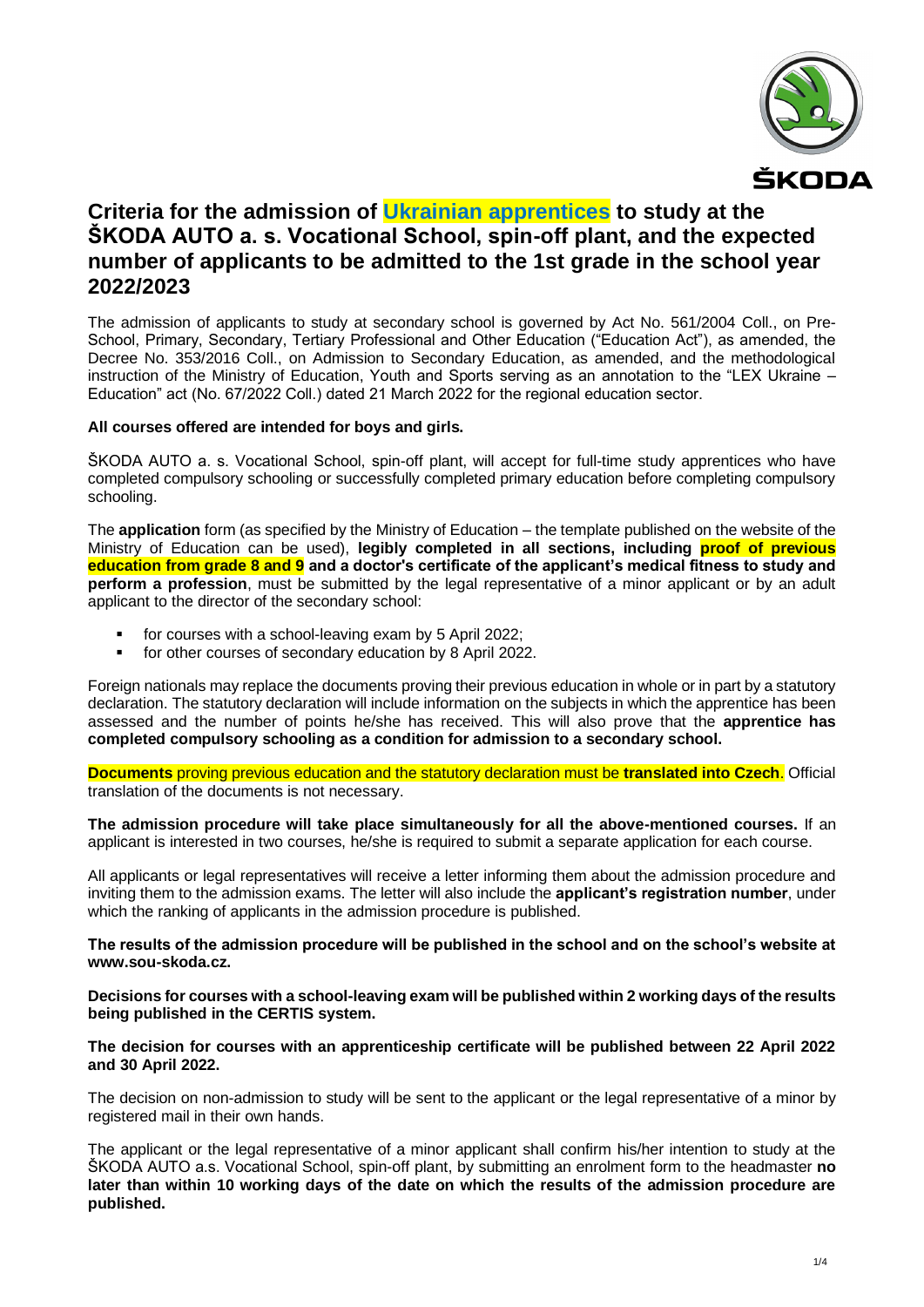

**If the applicant receives a decision on non-admission to the course**, **we recommend, in the event of continued interest, to appeal against the decision.** In the current system of application and submission of enrolment forms, it is likely that some admitted applicants will not submit the enrolment form to our school and their places will become available. **To fill such vacant place by an initially unsuccessful applicant, a proper appeal must be filed within the statutory time limit (i.e. within 3 working days of receipt of the decision).**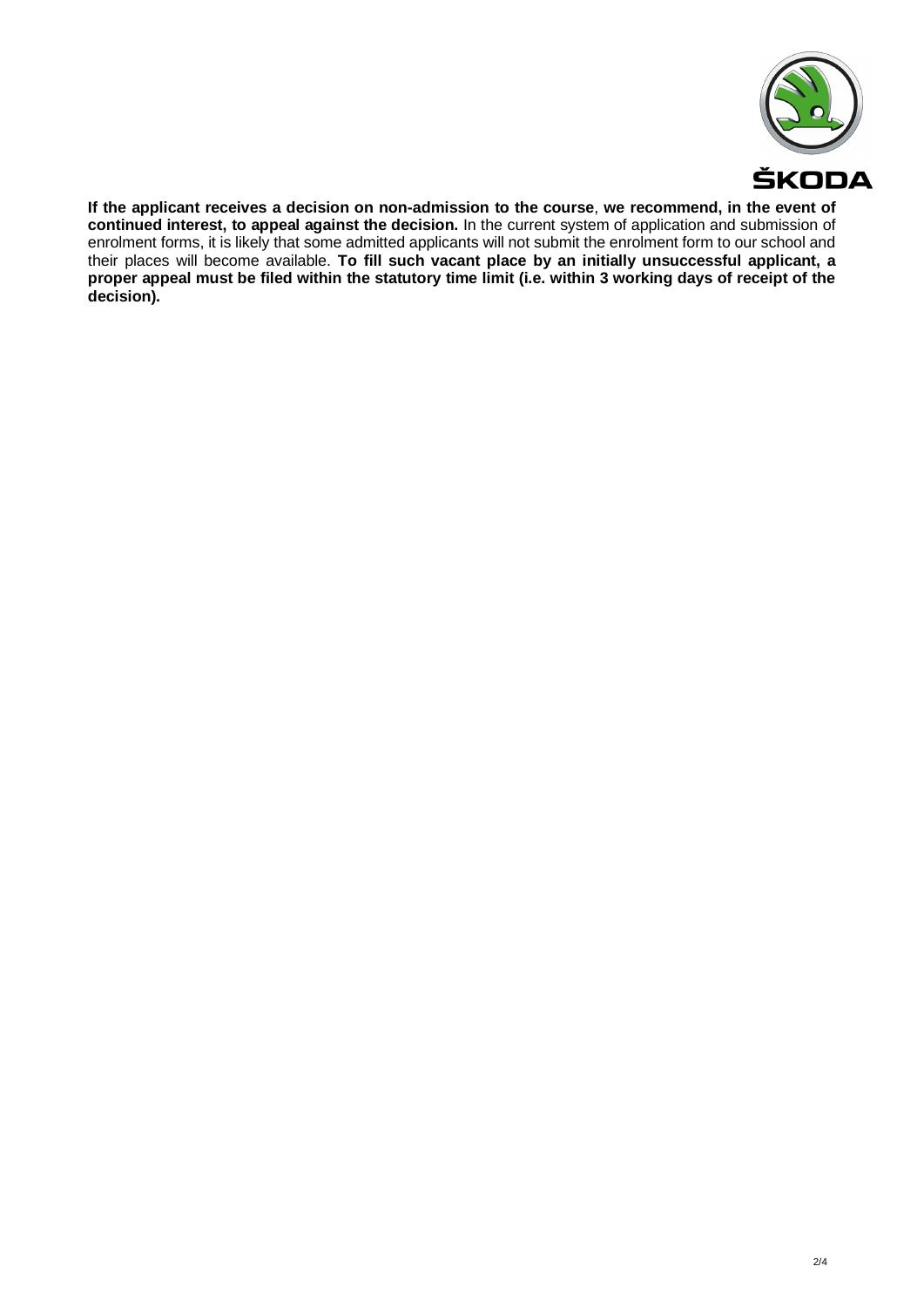

### **A. Full-time four-year courses – secondary education courses ending with schoolleaving exam**

| List of courses and expected number of admitted applicants |                                                               |    |  |
|------------------------------------------------------------|---------------------------------------------------------------|----|--|
| 26-41-M/01                                                 | <b>ELECTROTECHNICS</b> (Manufacturing Systems IT Technician)  | 10 |  |
| $26 - 41 - L/01$                                           | <b>MECHANIC ELECTROTECHNICIAN (IT Mechatronics)</b>           | 10 |  |
| $23 - 45 - L/01$                                           | <b>MECHANIC FITTER</b>                                        | 20 |  |
| 37-41-M/01                                                 | <b>TRANSPORT ECONOMICS AND OPERATION (Industry Logistics)</b> | 20 |  |

**Applicants for full-time four-year courses with school-leaving exam of category L and M will be admitted on the basis of:**

- **the results of a unified written admission exam: test in mathematics** with the condition of obtaining more than 15 points in at least one unified written exam. This exam can be taken in Czech, Ukrainian or English. Applicants should indicate their choice on the back of the application form in the "Applicants' abilities, knowledge, interests, talents and others" section.
- According to the standard legislation in force under Section 20 par. 4 of the Education Act, persons who have received their previous education in a school outside the Czech Republic are, on request, exempted from the admission exam in Czech during the admission procedure for secondary school education. **A request for an exemption from the Czech exam must be indicated on the back of the application form** in the "Applicants' abilities, knowledge, interests, talents and others" section.

The Czech exam demonstrating the ability to learn in Czech is verified by an **interview to check the knowledge of the Czech at an elementary level** – the date will be specified according to the legislation in force.

- the results of the **school written admission exam: test in English**
- the **overall average school results** in primary school and **school results in profile subjects** Ukrainian, English, mathematics, physics in both terms of grade 8 and in the first term of grade 9

The ranking of applicants will be determined by the total number of points upon fulfilling all conditions. In the event of a tie in the total number of points, the sum of the results of the unified written admission exam and the school written admission exam determines the applicants' ranking.

**The date of the unified admission exam is set for 12 April 2022** (for the school listed in the first order) and **13 April 2022** (for the school listed in the 2nd order).

For foreign applicants, the time limit for taking the unified admission exam or the school admission exam is increased by 25% in accordance with the law.